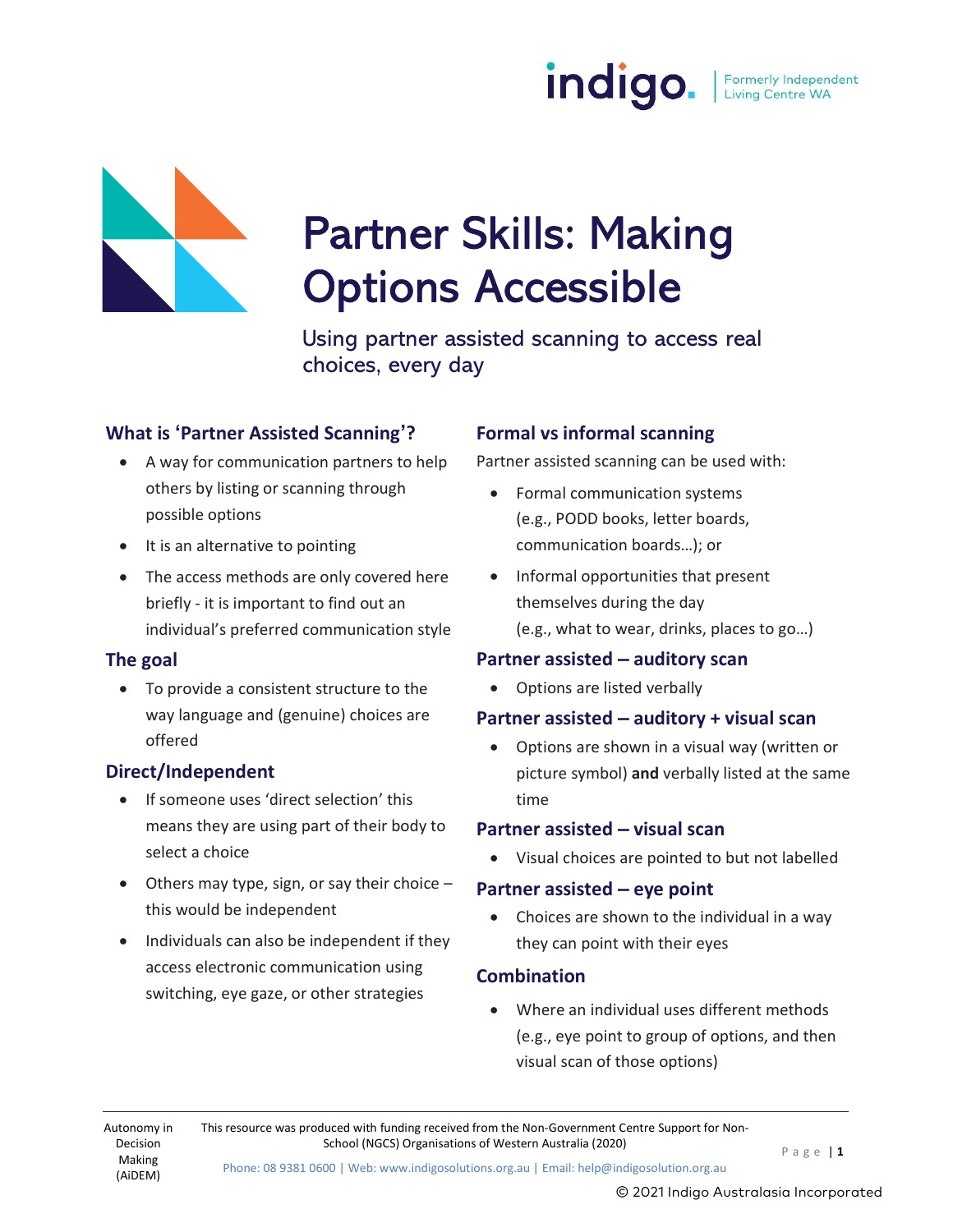## Communication Partner Skills: Accessible Options

### Things to be aware of, regardless of how choices are offered

#### Movements for communication

- A communication dictionary a critical tool for an individual using partner assisted strategies
- Some movements may be different to what someone else might be expecting
- Communication partners must be responding consistently
- Typical accept/reject movements like nodding and shaking head are able to be recognised by more, unfamiliar partners

#### One movement – select

- The communication partners must wait the same amount of time between options before moving on
- The amount of wait time should be the longest it takes an individual to respond
- This requires less movement but can take longer and be more cognitively tiring

#### Two movements – select and reject

- The communication partner waits for the individual to either accept or reject the option
- This can allow for variability in response times but also requires more movement so can be more physically tiring

#### Present all options

- When presenting options as a verbal list or a visual/verbal list, make sure all options are listed
- After the options have been listed, present them again in a way that leaves room for a selection to be made
- This allows for an informed choice to be made

#### Include a way to control the conversation

- When someone relies on partners to scan, there is the possibility that only some of a message will be expressed
- Some systems (like alternative access PODD Books) have inbuilt ways individuals control the conversation
- Be sure to include ways for someone to say: "I have more to say"; "mistake"; "I've finished"

#### Include a way out

- Any list of choices must include (as a minimum): "Something different"
- An individual's robust language system should always be available to add more to a choice.
- Choosing nothing is also a valid choice

#### Consistency & predictability

- Always present options in the same order
- Mixing up the options (either by accident or deliberately) makes the process harder than it already is

#### Neutral voice

- Keep a neutral voice when listing options.
- Options can be descriptive (e.g., outside where it is warm, or inside with the aircon)
- Avoid emotive language (e.g., outside where it is yucky and hot, or inside where it is nice and cool)
- Avoid making someone confirm at every step

#### Recommended further reading

 Centre for Literacy and Disability Studies www.med.unc.edu/ahs/clds/

This resource was produced with funding received from the Non-Government Centre Support for Non-School (NGCS) Organisations of Western Australia (2020) P a g e | 2

Phone: 08 9381 0600 | Web: www.indigosolutions.org.au | Email: help@indigosolution.org.au